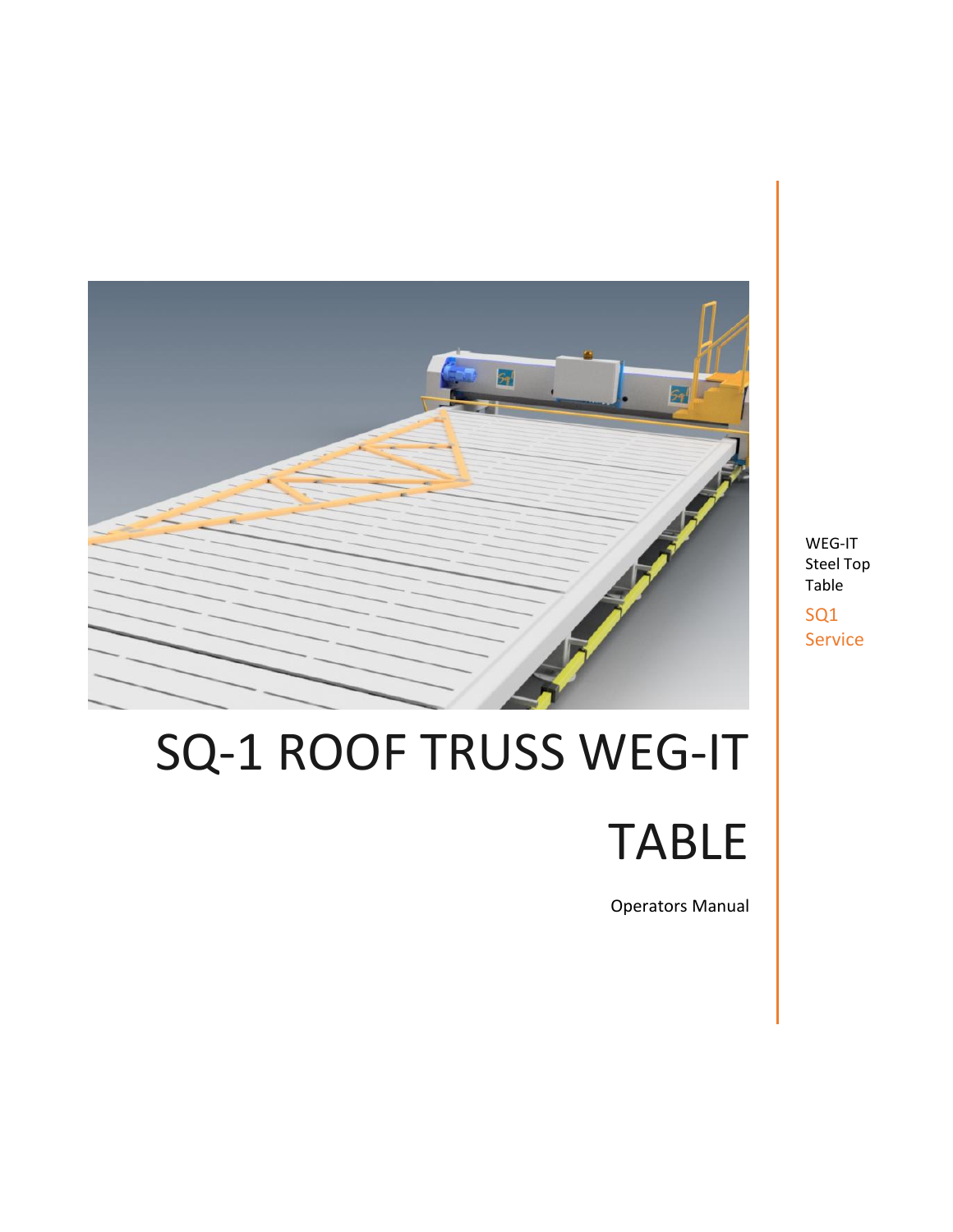#### **FOREWORD**

**This manual explains the proper maintenance of Square 1 Design Roof Truss WEG-IT Table as well as periodic inspection procedures.** Please read this manual thoroughly even though you may already be familiar with other Square 1 Design equipment, because it contains the most current information about the Square 1 Design Roof Truss WEG-IT Table. This manual has been based on the standard Square 1 Design Gantry Roller. If you have any questions on modifications to your equipment, please contact Square 1 Design., or your sales representative. Square 1 Design reserves the right to make any changes or modifications to this manual or its Roof Truss WEG-IT Table without giving notice and without incurring obligation.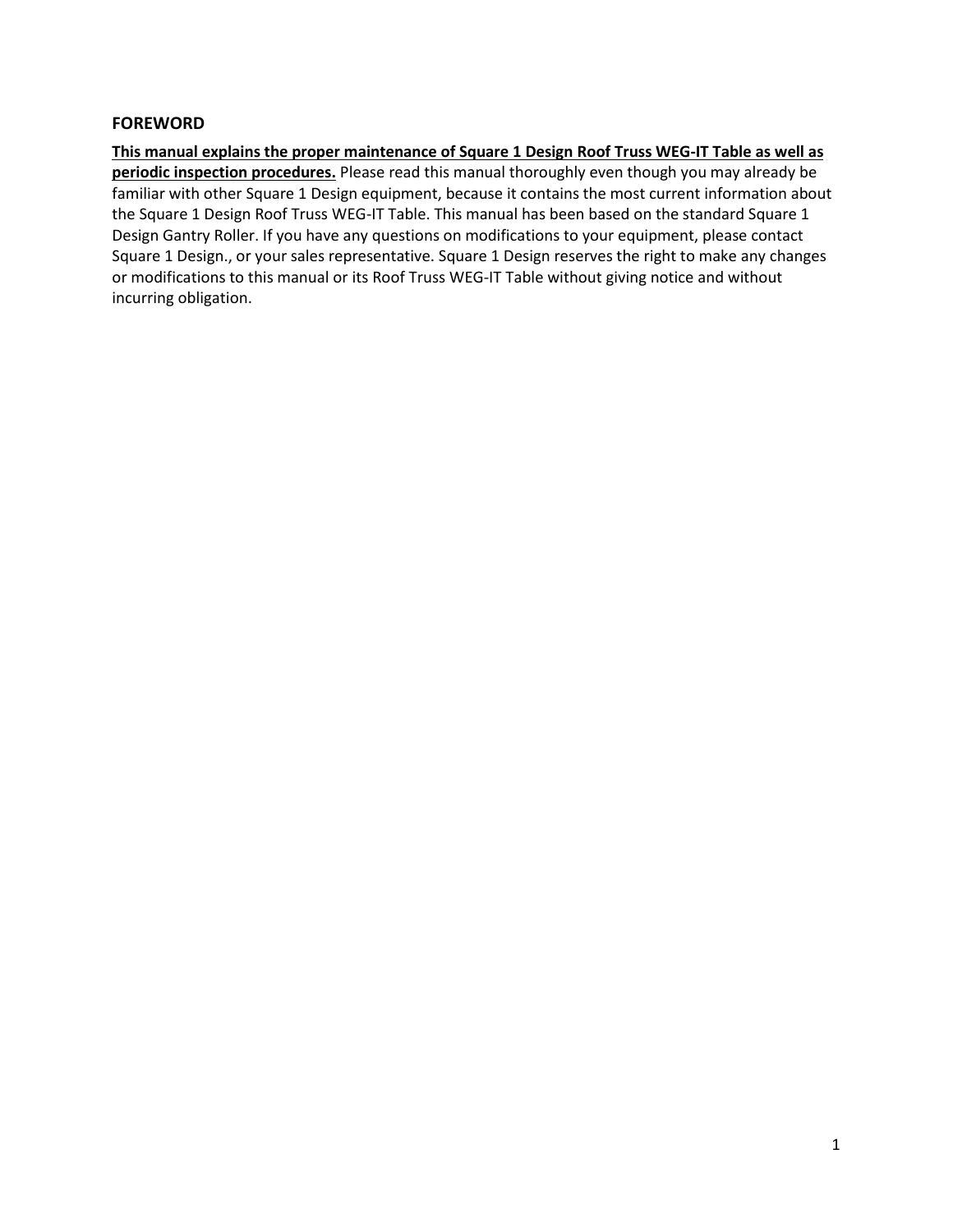## **CONTENTS**

| Foreword                                    | Page 1    |
|---------------------------------------------|-----------|
| <b>Before Initial Operation</b>             | Page 3    |
| <b>General Description</b>                  | Page 4    |
| <b>Operation of Roof Truss WEG-IT Table</b> | Page 5    |
| Safety and Maintenance                      | Page 5    |
| <b>Safety Guidelines</b>                    | Page 5    |
| Safety Check Sheet                          | Page 6    |
| Maintenance                                 | Page 7    |
| <b>General Operation</b>                    | Page 7    |
| <b>PLC Operators Station</b>                | Page 7-10 |
| Safety Laser Scanner                        | Page 11   |
| <b>Repair and Replacement</b>               | Page 12   |
| Electrical                                  | Page 12   |
| Safety Laser Scanner                        | Page 12   |
| <b>Control Panel</b>                        | Page 12   |
| <b>Electrical Track</b>                     | Page 12   |
| Pneumatics                                  | Page 12   |
| Pucks and Jigging                           | Page 13   |
| <b>WEG-IT Pucks</b>                         | Page 13   |
| <b>WEG-IT Jigging</b>                       | Page 14   |
| <b>Warranty Information</b>                 | Page 15   |
| <b>Ordering Replacement Parts</b>           | Page 16   |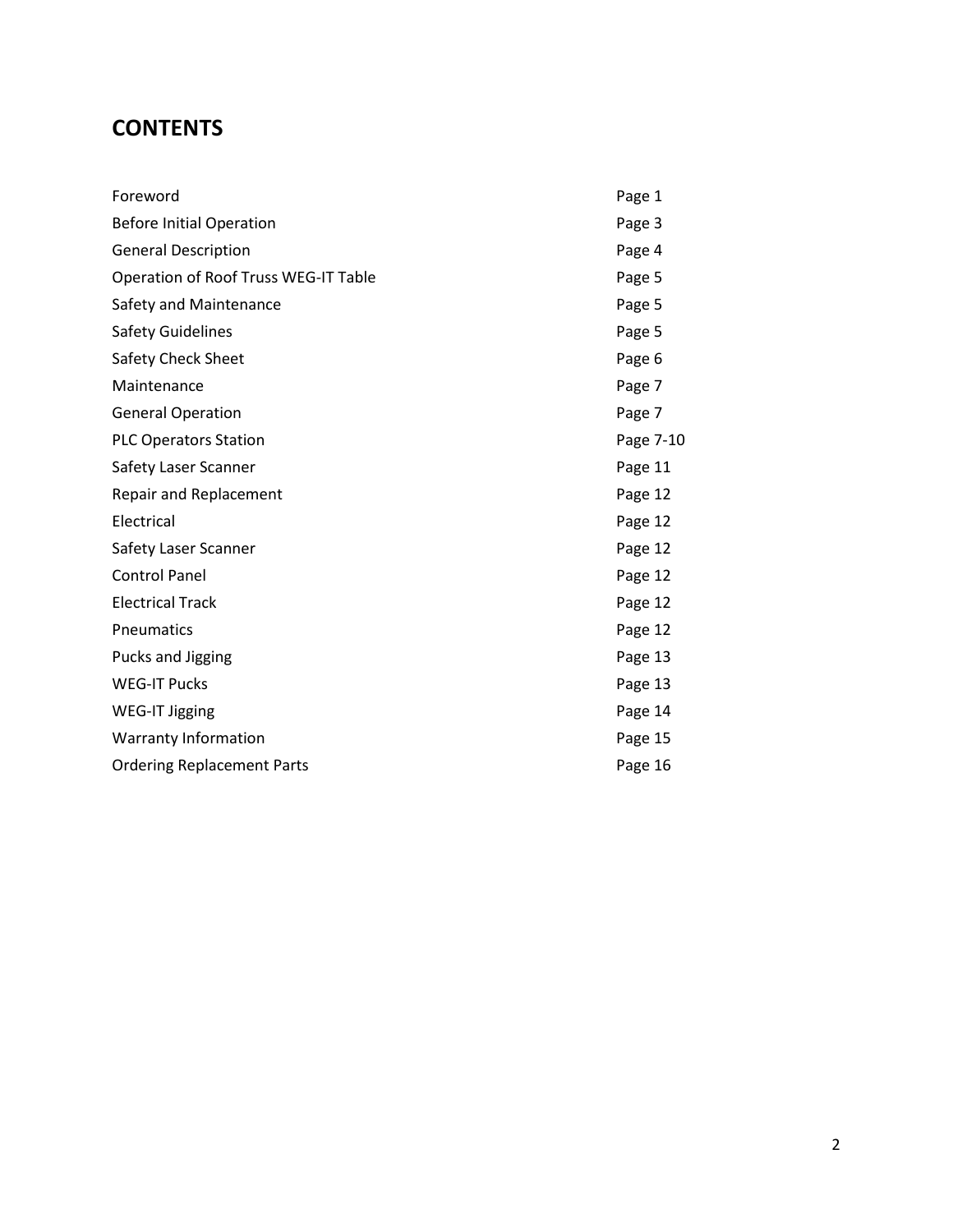## **BEFORE INITIAL OPERATION**

- **Please read this manual thoroughly.** This will give you a better understanding of a Square 1 Design Roof Truss WEG-IT Table and permit you to operate it correctly and safely.
- **Identify and inform ALL employees who will operate or be near the Square 1 Design equipment of all concerns in this manual and on the production floor.** It is very important from both the employers and manufactures standpoint that employee's safety comes above all else. The employer should make sure any employee who either operates or works near the equipment has been properly trained and given written notice of any and all safety concerns on the production floor.
- **Always perform pre-operation checks and periodic maintenance.** This will help prevent sudden malfunctions (due to poorly maintained equipment), improve work efficiency and help insure safe working conditions.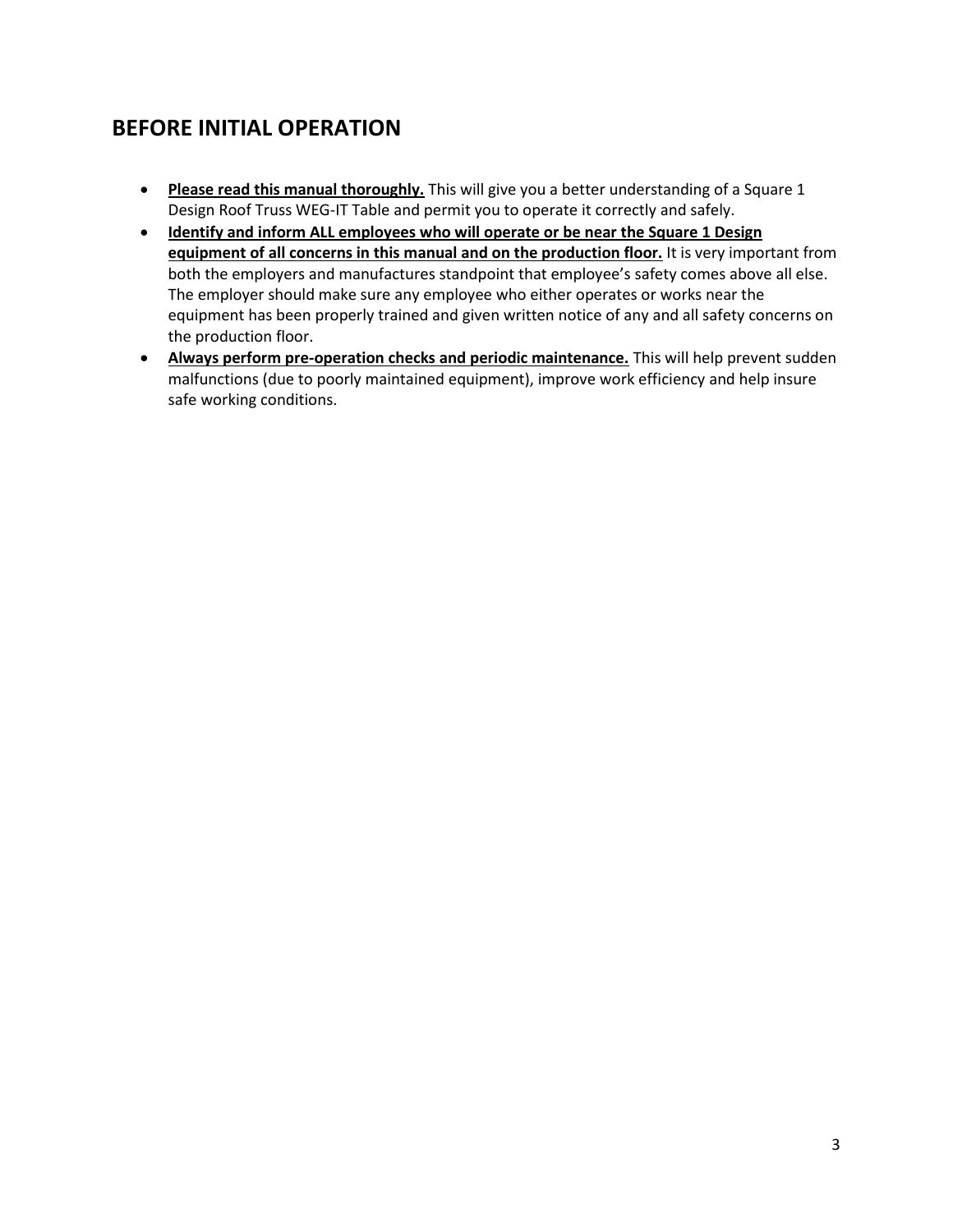## **GENERAL DESCRIPTION**

The Square 1 Design Roof Truss WEG-IT Table is a solid steel top. It is designed to be used in conjunction with a SQ-1 Intelligent Gantry and 2" Steel pucks or WEG-IT splice & table jigging to increase the assembly speed of finished wood trusses. The standard Square 1 Design Roof Truss WEG-IT Table is a durable top, providing rapid, unencumbered use of manual jigging. When used with the Square 1 Design Gantry Roller's heavy-duty design will allow it to press even the heaviest gauge plate very quickly and easily.

Any information that is needed can be obtained by contacting you sales representative or:

**Square 1 Design & Manufacture Inc. 1 Clark Road Shelbyville, IN 46176 Phone: +1-866-647-7771 Fax: +1-866-646-5771 www.Square1Design.com [Sales@square1design.com](mailto:Sales@square1design.com)**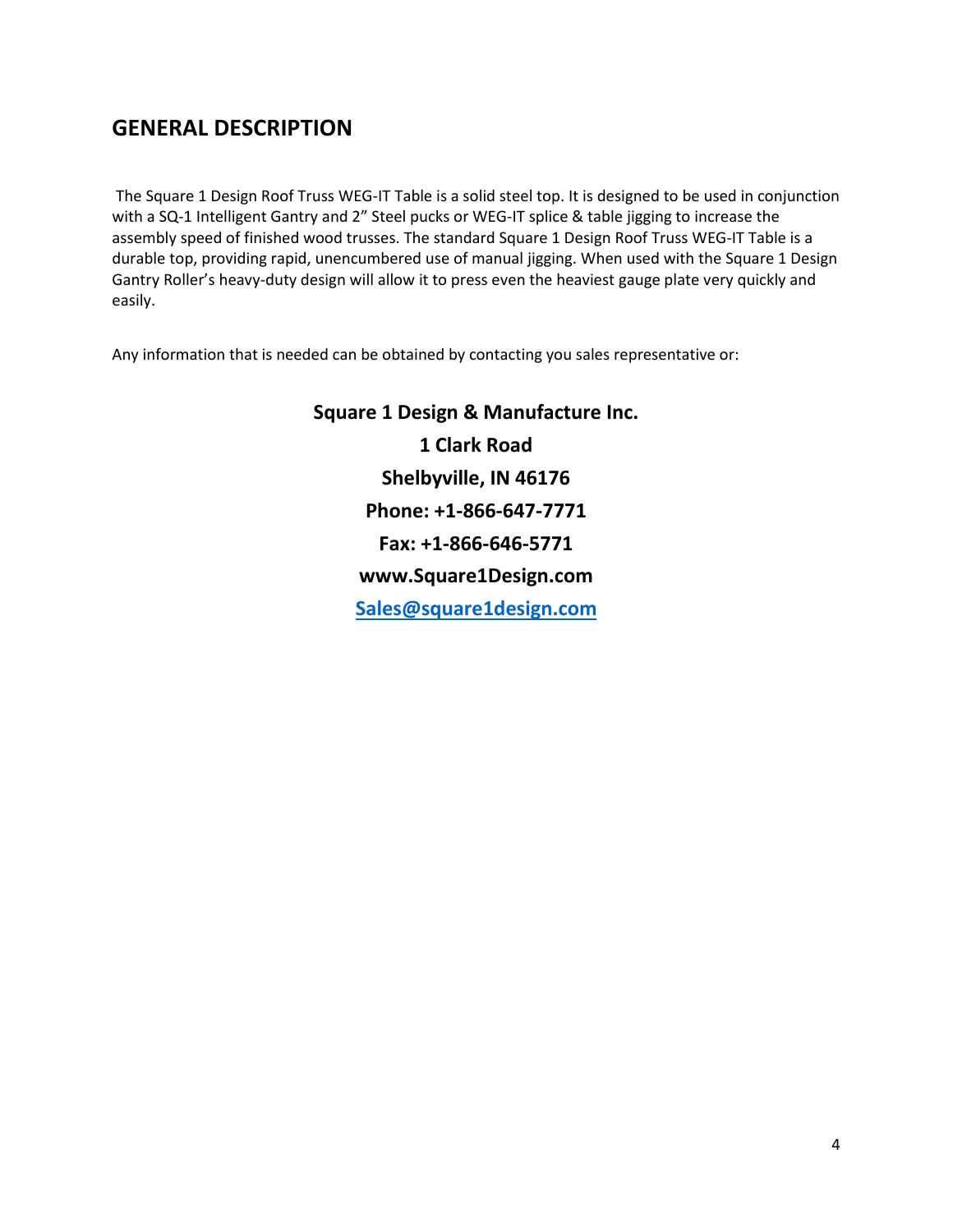#### **OPERATION OF THE ROOF TRUSS WEG-IT TABLE**

The Square 1 Design Roof Truss WEG-IT Table is very simple to operate and maintain. Square 1 Design suggests that operation of Square 1 Design equipment proceed in the following manor:

- 1. Everyone near the machine read the manual so general safety guidelines can be identified.
- 2. Everyone near the machine identify the safety devices and how they operate.
- 3. Perform daily, weekly, and monthly safety and maintenance analysis.
- 4. Correct any problems before operation of the equipment is started.
- 5. Check the area before beginning to be certain no employees are near the machine.

#### **SAFETY AND MAINTENANCE**

Employee safety is to key concern at Square 1 Design Manufacturing and should also be at your production facility. It is important to stress safety concerns around any type of production equipment because serious injury can occur without the proper training and supervision. Square 1 Design & Manufacture Inc. suggests that any employee who will operate or work around this equipment be given the opportunity to read this manual and receive training from qualified personnel at your facility. With the proper maintenance the equipment and work area become much safer. Square 1 Design & Manufacture Inc. has the following list of general safety and maintenance guidelines that should accompany any safety standards your company has established.

#### **SAFETY GUIDELINES**

- 1. **Cleanliness:** The area surrounding the Square 1 Design Roof Truss WEG-IT Table must be checked daily for any obstructions such as loose lumber or plates that could jam any area of the machine.
- 2. **Operate new equipment with special caution:** People are sometimes overconfident that the new equipment will work just like old equipment. This is not always true and a special caution should be taken around the new equipment.
- 3. **Proper equipment use**: Individuals working on or near the Square 1 Design Equipment, to prevent injury, should wear the proper equipment. Loose fitting clothing that can be caught in the machine or on the associated Gantry itself should **NOT** worn. Safety glasses **MUST** be worn for the protection of the employees. Employees without the Proper equipment should not be allowed near the Square 1 Design Roof Truss WEG-IT Table. It is management's responsibility to enforce these guidelines, as well as the employees responsibility to make sure these guidelines are enforced.
- 4. **Safety Laser Scanners should be identified and proven to be in proper working order**. All employees who will be working on or near the Square 1 Design Gantry Roller should know how the safety features work and confirm the machine is operating properly. If any employee notices the equipment may be malfunctioning in any way, a supervisor is to be notified and the power to the equipment is to be locked down until the problem can be rectified.
- 5. **Disconnect and lock out all power sources before any maintenance or repair is to take place.** It is important for the equipment's power to be disconnected and locked out to prevent accidental start-ups whether by another employee or workers error.
- 6. **Follow the safety checklist Daily. The** following checklist should be followed daily to ensure employees safety and a safe work environment.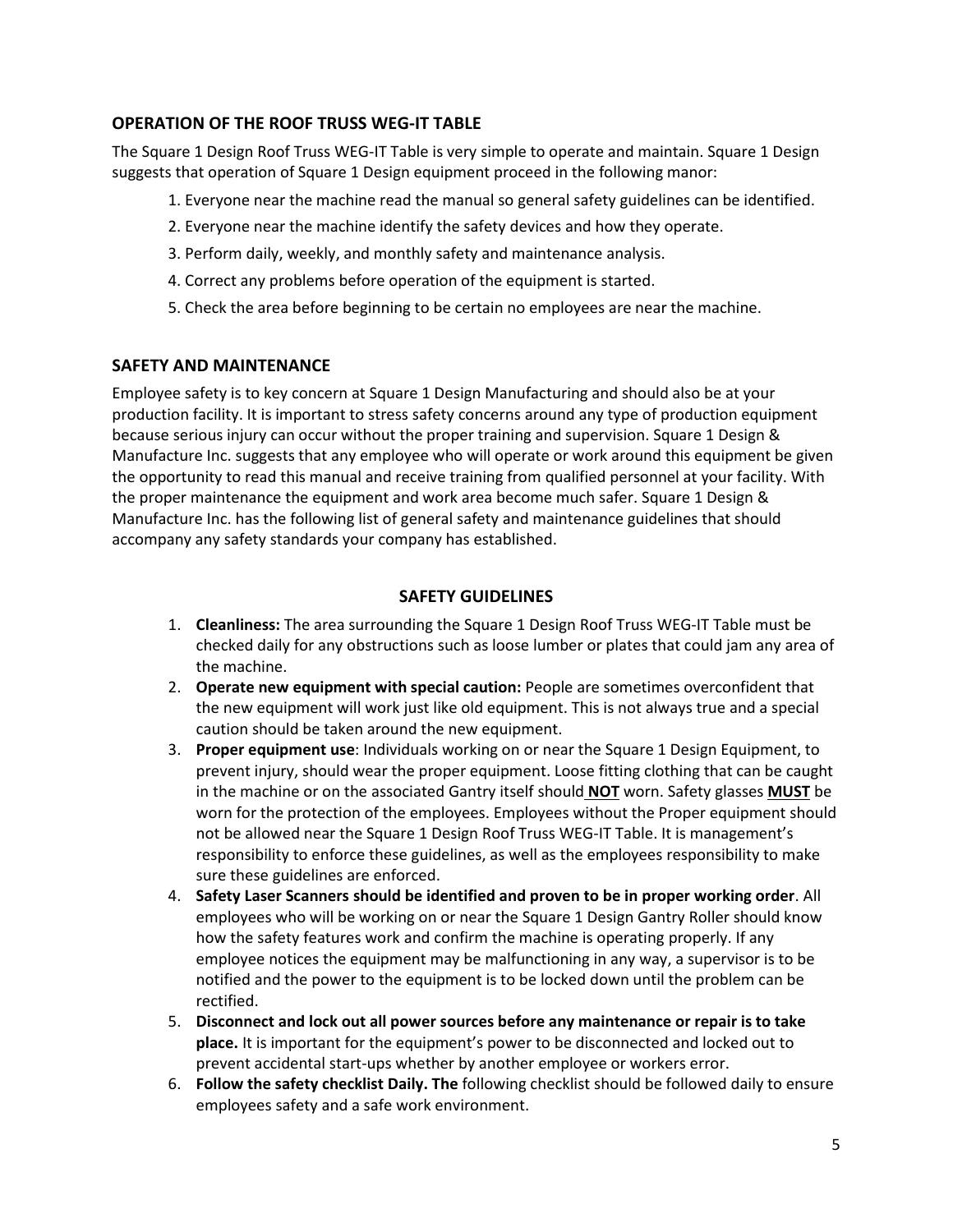#### **SAFETY CHECKLIST**

#### **Daily on associated Gantry:**

A. Check safety bars/Laser Safety Scanners on associated Gantry to assure they functioning as intended.

B. Check to make sure the machine stops properly when the safety bars/laser safety sensors are activated.

C. Check for unusual noised, overheating, oil leaks, or other unusual machine characteristics.

- D. Check bearings for wear.
- E. Visually inspect motors and gearboxes for excessive dirt, heat, or vibration.
- F. Check gearbox oil levels (fill as required)
- G. Check ventilation openings to assure they are not clogged by dirt or dust.
- H. Check the area around the machine and track for cleanliness.
- I. Check to be sure everyone around the machine is wearing the proper equipment.
- J. Perform daily maintenance
- K. Be sure area is clear of people when starting the machine.

#### **Weekly on associated Gantry:**

- A. Check all bolts, nuts and set screws and tighten as require.
- B. Check drive train tension and adjust if necessary.
- C. Check oil level in drive unit and add proper amount if necessary.

D. Use compressed air to remove sawdust and dirt build-up on the system and around the bearings.\*

#### **\*Wear eye protection when using the compressed air.**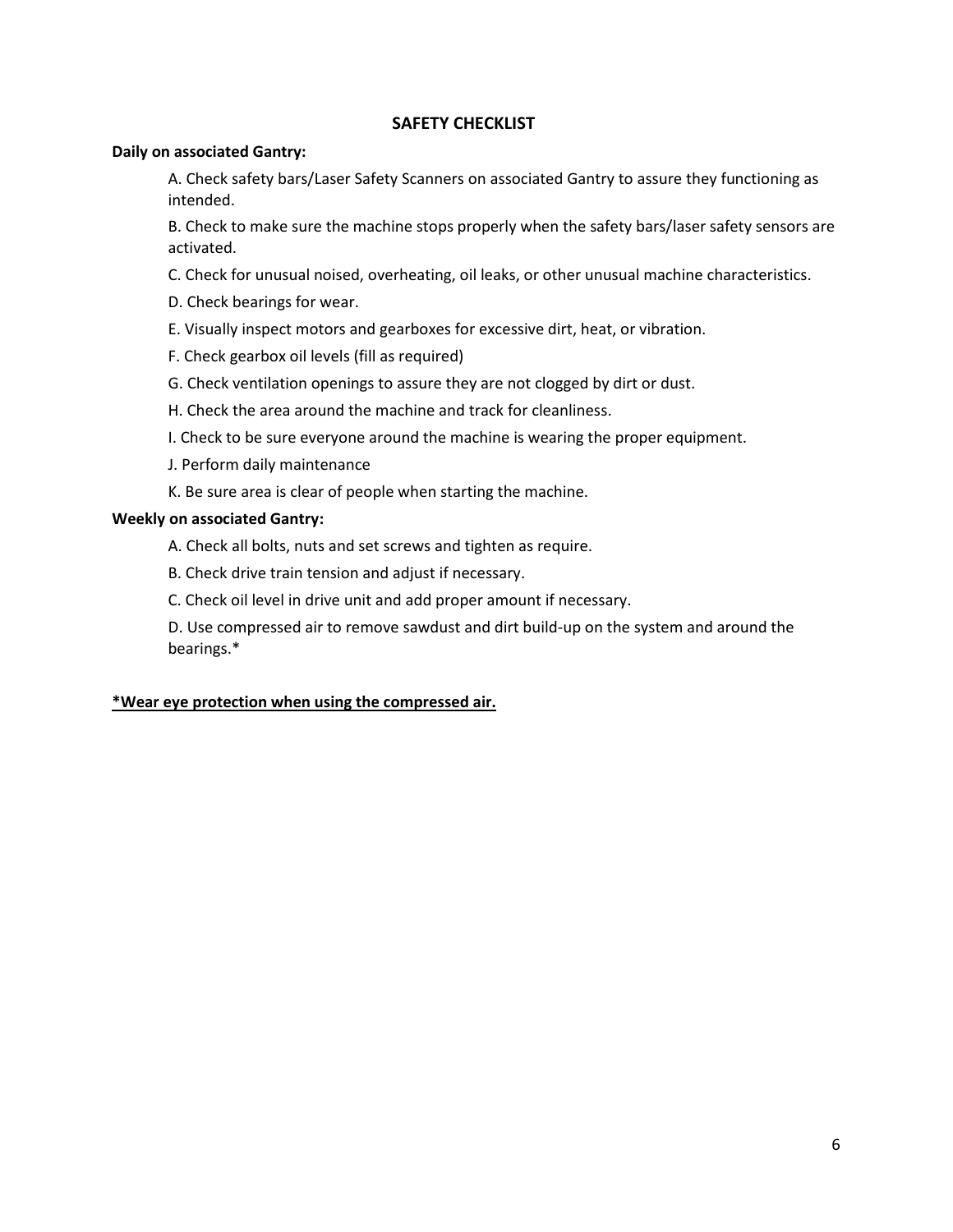## **MAINTENANCE**

As mentioned earlier, keeping the equipment well maintained makes the work environment safer and allows reliable production for many years. Maintenance of the Square 1 Design Roof Truss WEG-IT Table and associated Gantry consists of lubricating the machine and chain, then tightening the nuts and bolts. The following is a maintenance schedule MUST be followed.

**Motors:** The gearboxes on each motor have sight gauges for oil levels; insure that both motors are kept at the correct level.

**Chain:** A non-detergent petroleum based oil every 18 hours should be used.

**Greased Fittings:** General-purpose grease should be used every 8 hours or as needed.

**Nuts and Bolts:** All nuts and bolts must be checked and tightened before operation of the Gantry Roller.

**Air Lines:** All Air fittings and lines must be checked to provide the correct air volume.

#### **General Operation**

Operation of the Square 1 Design Gantry roller requires the operator to not only pay attention to his safety but to every other employee's safety as well. The entire work area must be inspected before operation of the machine.

After the safety inspection, the operator should review the functions of the control buttons. There are multiple buttons on the standard gantry that allow the operator to run the machine and operate the ejectors. They are as follows:

## **PLC Operators Station**

- After the safety inspection, the operator should review the functions of the control buttons. The operator will be prompted to perform a safety check in order to begin the operation of the Gantry.
- The Gantry is driven left and right by Push Buttons located on either side of the PLC Panel.
- Upon completion of the Safety Test of the Safety Laser Sensors the operator will be prompted to the next screen prior to beginning production. (Both Left and Right Warning and Danger Zone indicators will be Green)

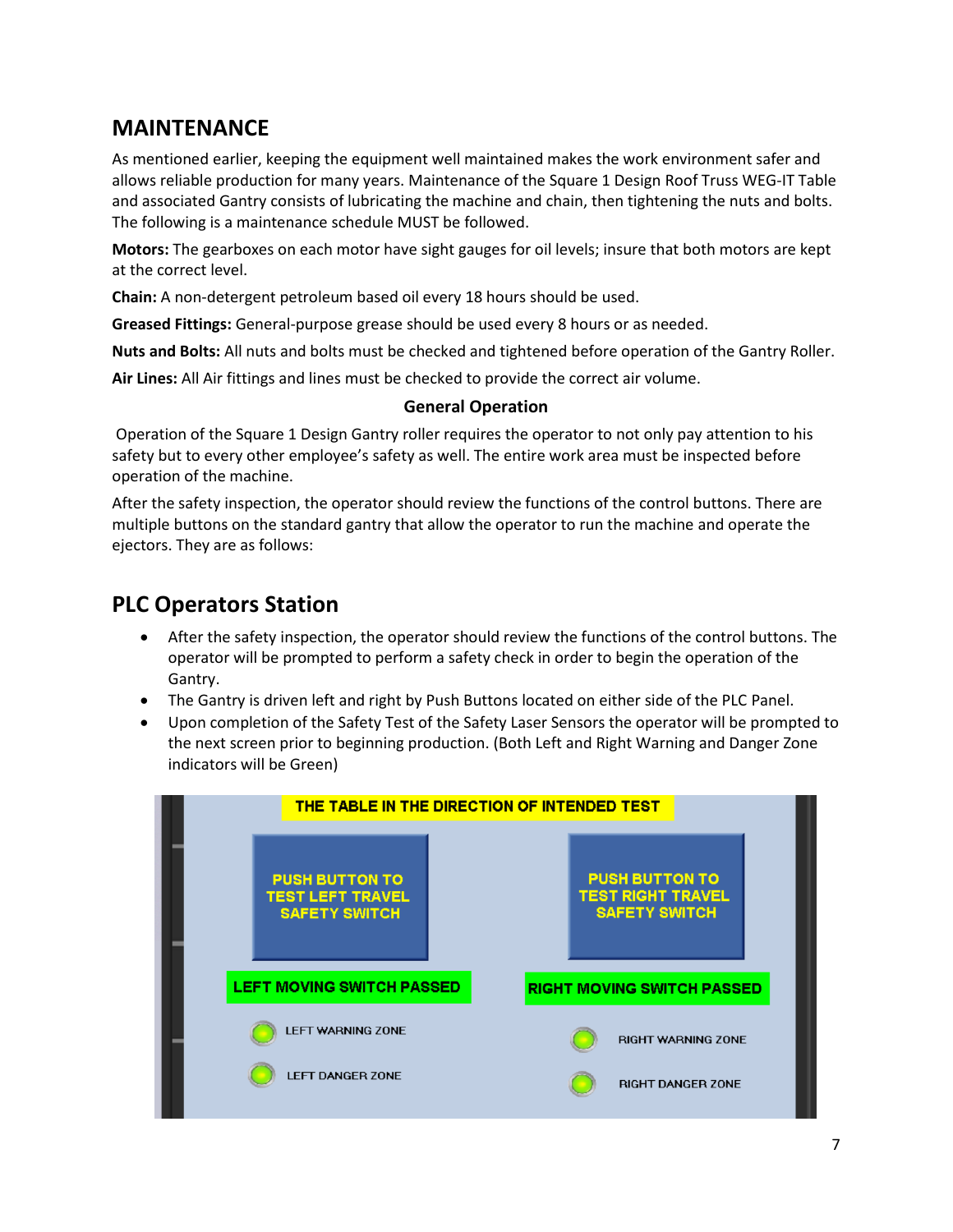• The Operator will be required to Drive the Gantry to the designated HOME Position, using the control buttons located on the side of the Operators Station.



• This will lead to Selection Mode Screen, where you can select from Run Gantry, Diagnostics, or Production.

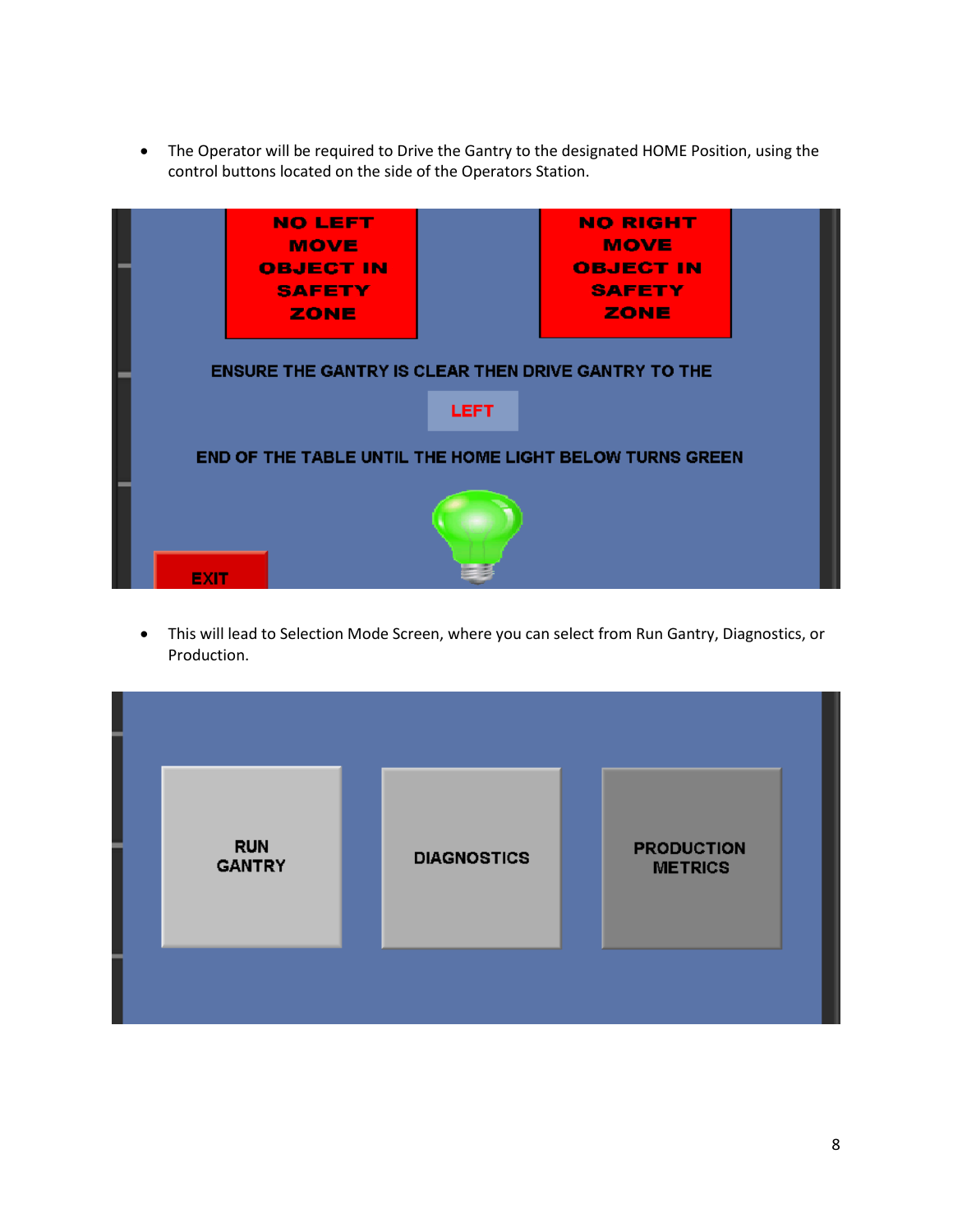• In the Run Gantry screen, you can select which ejectors are required for the size of truss, or trusses depending on the number of Gantries and length of the table system. This screen will allow you to also track daily progress, location of multiple Gantries at the same time.



• The Ejector Zones Screen allows the operator to select which Zones are to be operated. Multiple Zones can be used simultaneously from the PLC Panel, located on the operator's station with a push button.

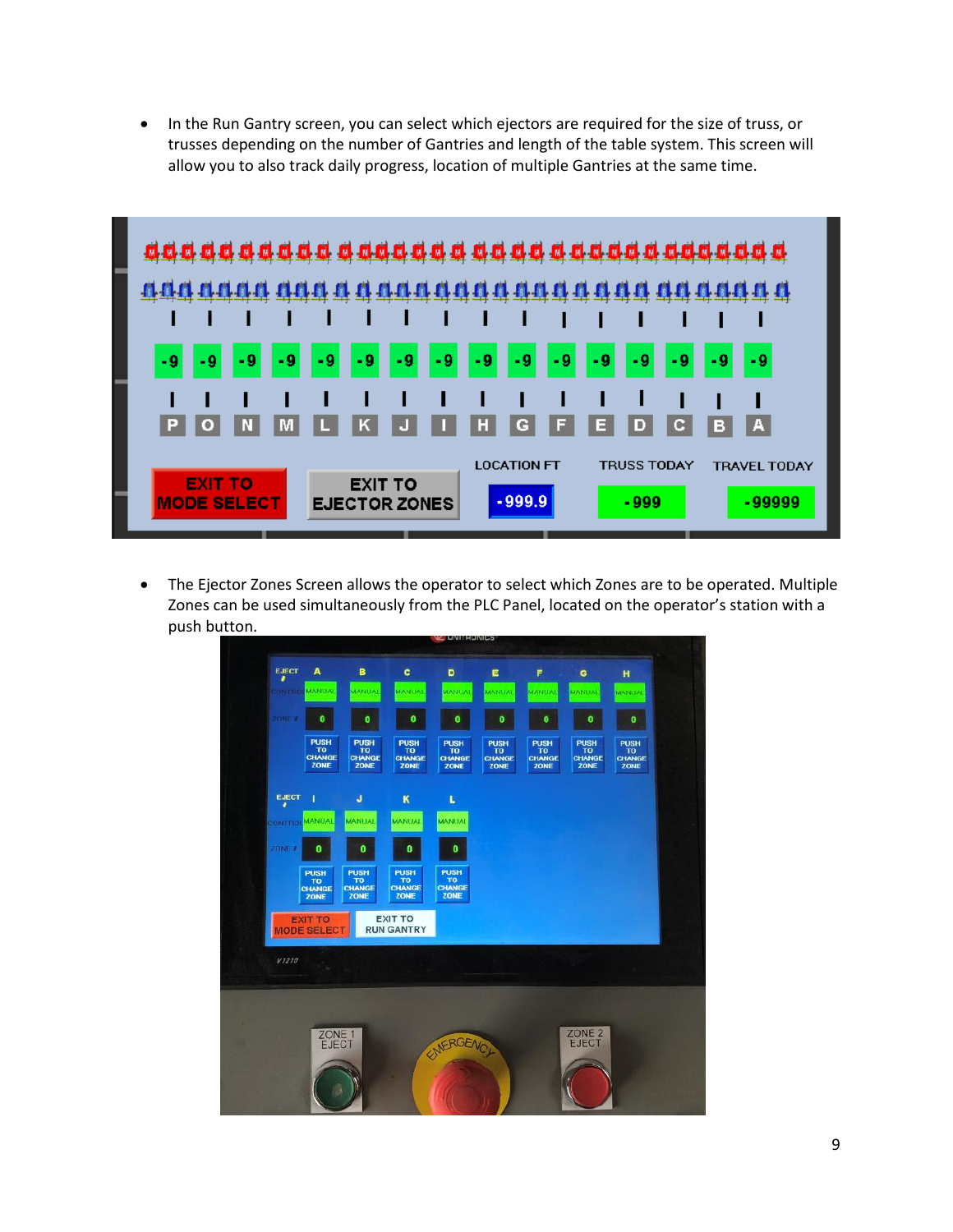• In the Diagnostic screen it makes for quick reference for any potential problems.



• The Production Metrics allows for Tracking per Truss, Daily, Weekly and over the lifetime of the System.

|                    | <b>Life Time Totals</b> |                     | <b>Weekly Production</b> |              |              |
|--------------------|-------------------------|---------------------|--------------------------|--------------|--------------|
|                    | <b>Distance</b>         |                     | Feet                     | <b>Truss</b> |              |
| <b>Miles</b>       | Feet                    | Sunday              | -99999                   | $-99999$     | <b>Reset</b> |
| $-99999$           | $-99999$                | Monday              | $-99999$                 | $-99999$     | <b>Reset</b> |
|                    |                         | <b>Tuesday</b>      | $-99999$                 | $-99999$     | <b>Reset</b> |
| <b>Truss Count</b> | Wednesday               | $-99999$            | $-99999$                 | <b>Reset</b> |              |
| <b>x1</b>          | x 10000                 | <b>Thursday</b>     | $-99999$                 | $-99999$     | <b>Reset</b> |
| $-99999$           | $-99999$                | Friday              | $-99999$                 | $-99999$     | <b>Reset</b> |
|                    |                         | Saturday            | $-99999$                 | $-99999$     | <b>Reset</b> |
|                    |                         |                     |                          |              |              |
|                    |                         | <b>Total - week</b> | $-99999$                 | 99999        |              |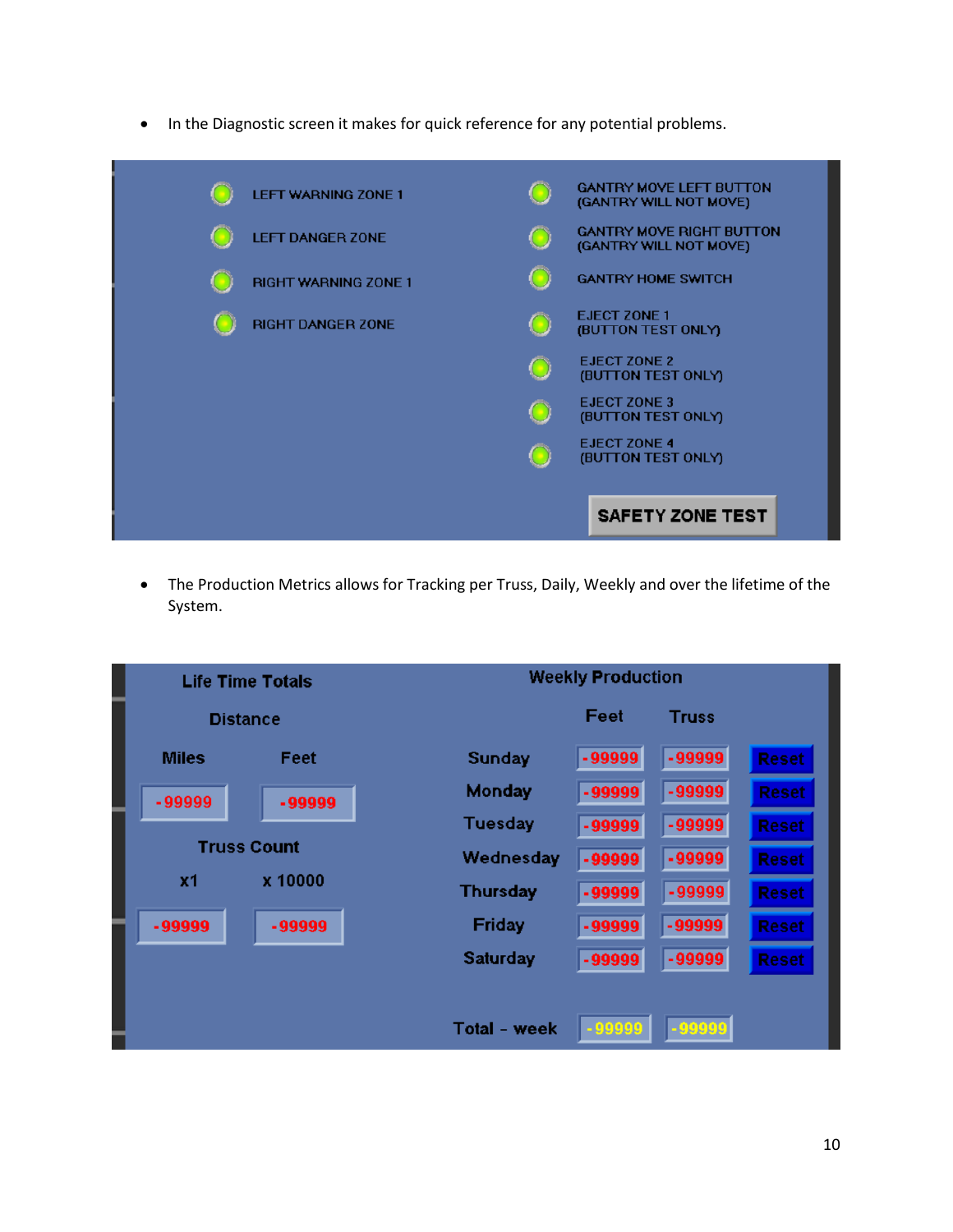## **SAFETY LASER SCANNERS**

The Square 1 Design Intelligent Gantry System uses Laser Scanners located on both sides of the Gantry for protection of both the employee's and equipment. The laser are set in our shop in Shelbyville, Indiana and fine tuned onsite to their specific environment. The laser are set to 11" off the deck of the table and are programmed with 2 zones. Once the Intelligent Gantry notices something in its WARNING ZONE it reduces the speed of the motors to half and upon something entering PROTECTION ZONE the Gantry stops.

This eliminates the need for Safety Bars that could also be a trip hazard for operators moving off and onto the operator's station.

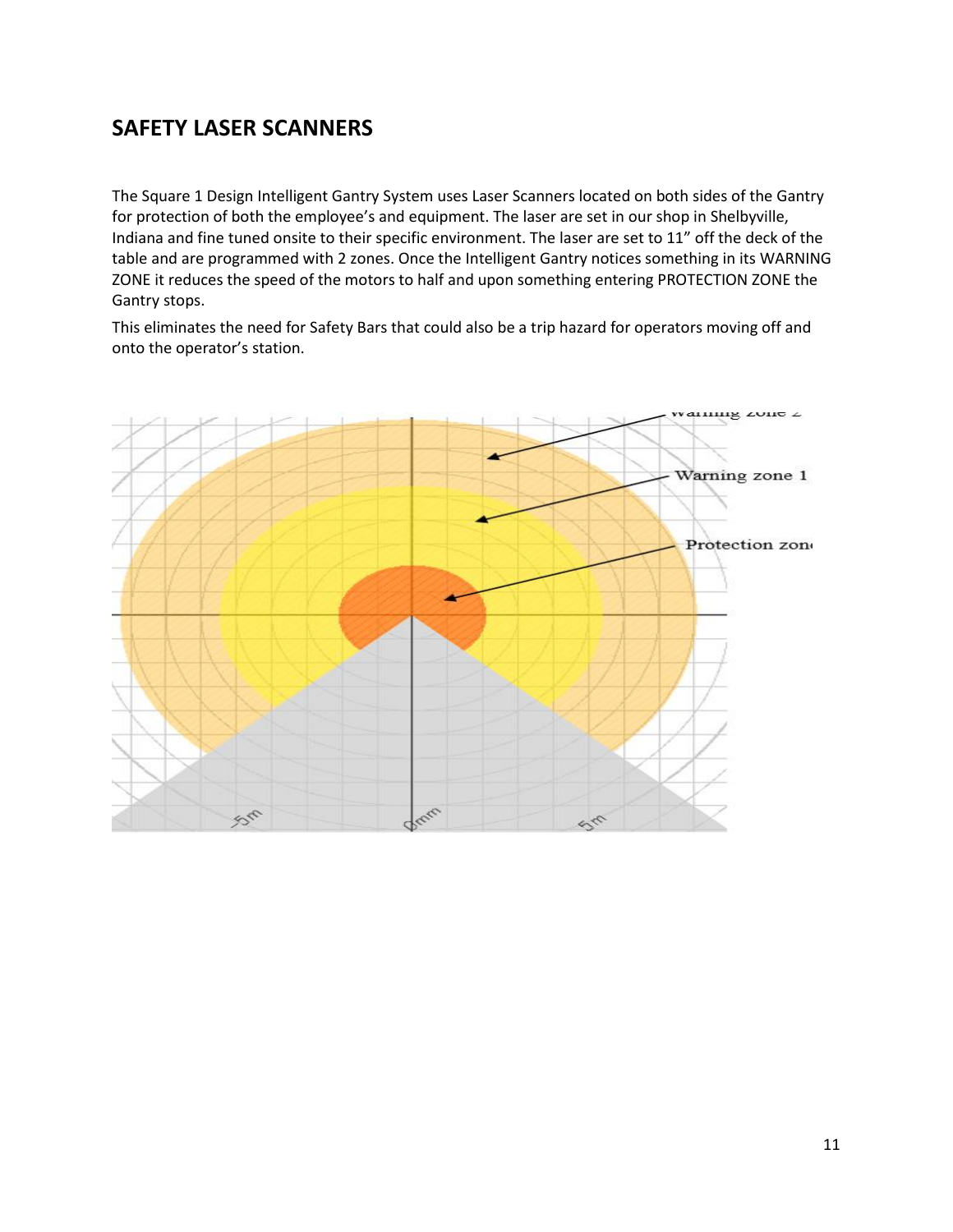#### **REPAIR AND REPLACEMENT**

In the case that a part of the machine is not working properly, this section lists how to remove and replace the correct part from Square 1 Design Gantry Roller. If parts are needed it is recommended that you contact Square 1 Design & Manufacture Inc. at the address listed below.

#### **ELECTRICAL**

The following sections cover the electrical portions of the associated Square 1 Design Gantry Roller.

Exhibits listed throughout this section contain a parts list and breakout of each item. Replacement parts are available as individual components or as complete units. Square 1 Design machines use SO multiconductor cable with sealed fittings. Any repairs should be done using the same materials.

#### **SAFETY LASER SCANNER**

There are 2 Safety Laser Scanners on each machine. Safety Laser Scanners are available through Square 1 Design & Manufacture Inc. If they should need to be replaced contact Square 1 Design & Manufacture Inc. to make sure they are installed properly.

#### **CONTROL PANEL**

This unit is available as a complete control panel, a starter, or component parts for starters. Refer to the Electrical Schematic provided for parts list, breakout, and schematic to determine the information needed.

#### **ELECTRICAL TRACK**

The Square 1 Design Roof Truss WEG-IT Table and associated Gantry use a table mounted conductor rail. It provides a protected conductor arrangement with horizontal installation for minimal required space, a safe design do to covered connectors and fast economical mounting with clip-on hangers and several connecting options.

#### **PNEUMATICS**

Air is stored in the table rails with rate of 112 gallons compressed air storage per 24' of table helping to eliminate a lack of volume for side or end ejectors. This also can allow for the integration of nail, staple or air gun connections to the table.

Side Ejectors raise the Truss up to 7" to transfer rollers or receiving arms.

End Ejectors raise the Truss up to 5" to immediately enter the finish roller.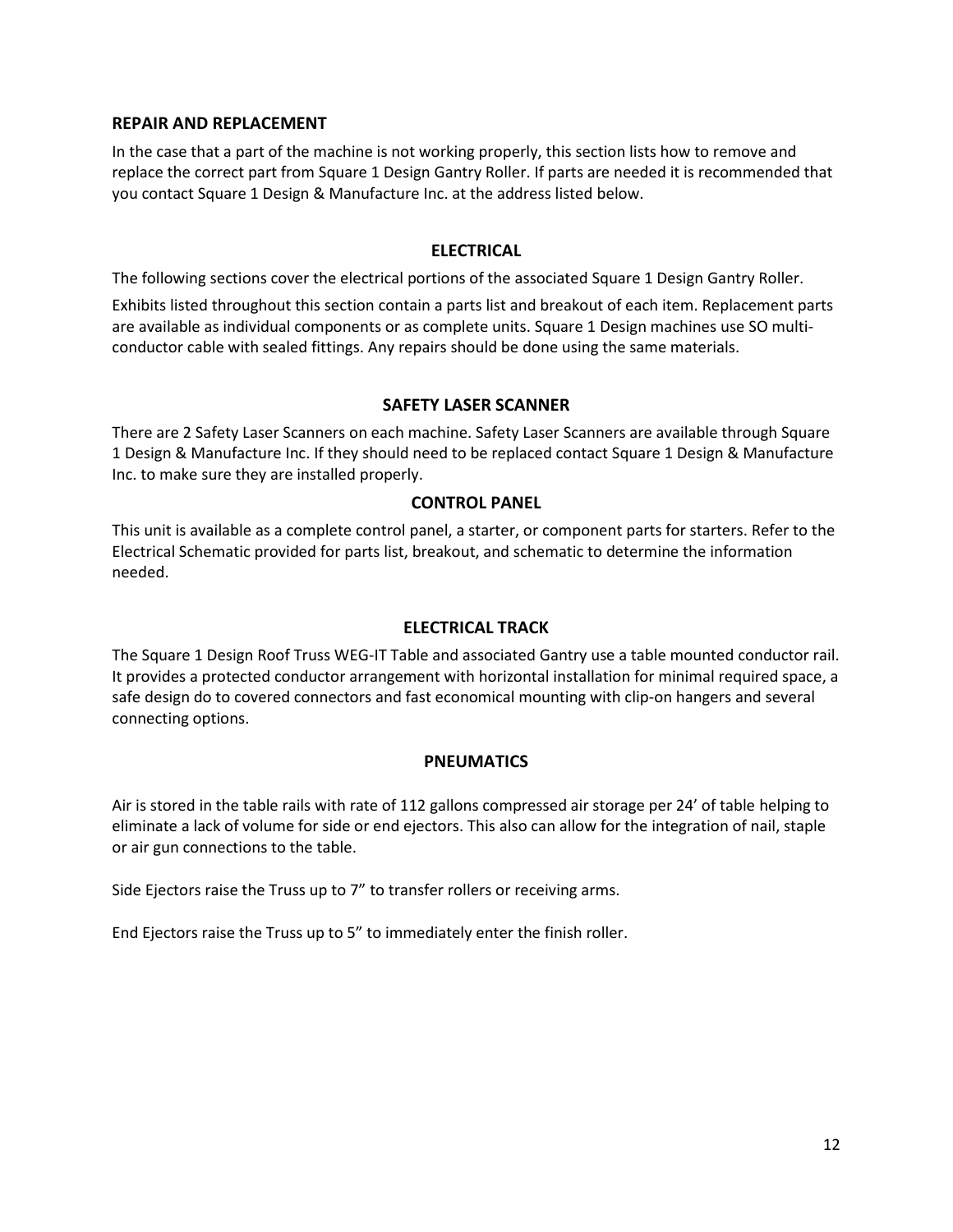## **PUCKS AND JIGGING**

#### **WEG-IT PUCKS**

The WEG-IT pucks utilizes grade 5 hex head or socket head cap screws with hardened nuts. A quick turn locks them in position. The WEG -IT table provides open access to the entire table for 2" Steel Pucks.



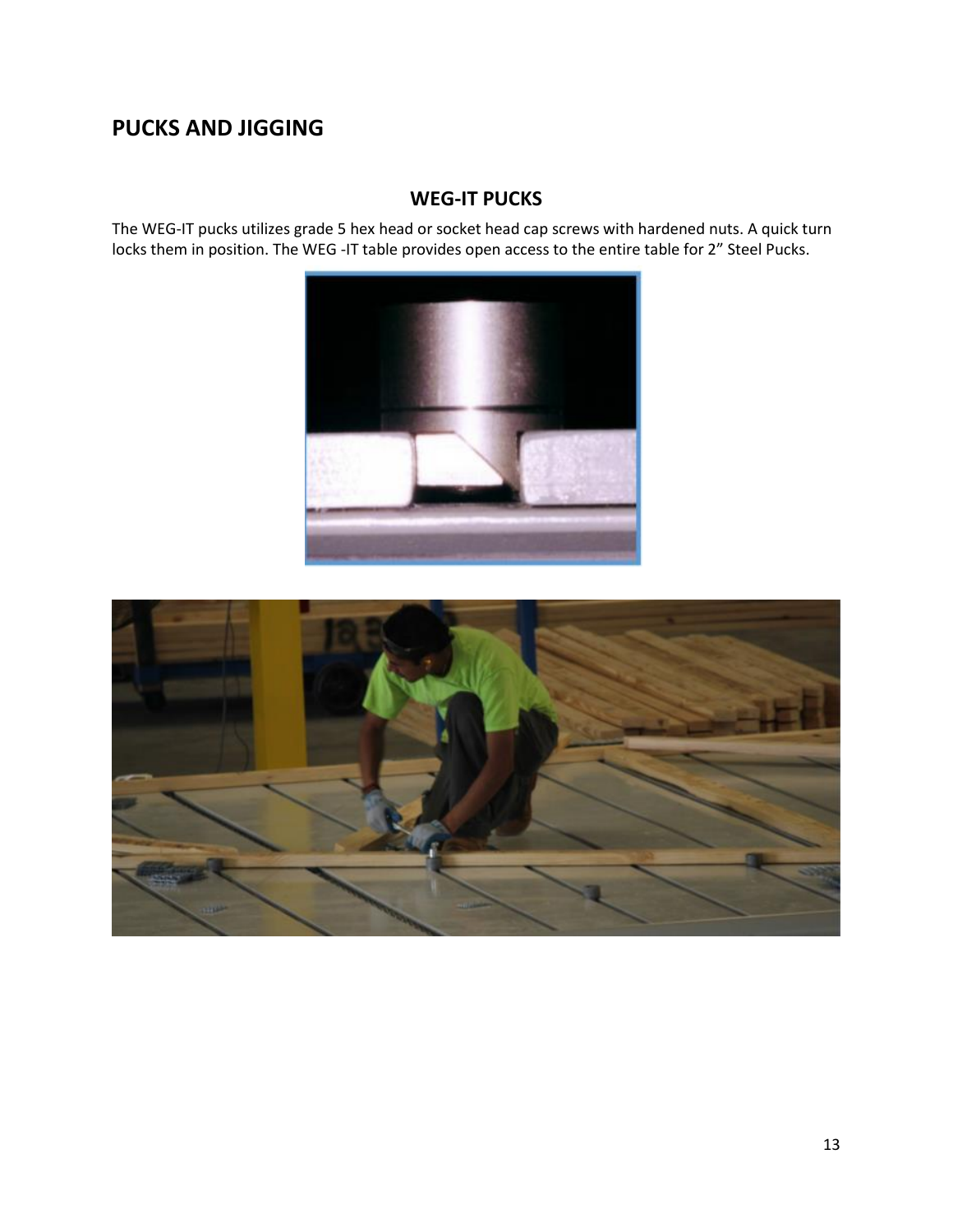#### **WEG-IT JIGGING**

The WEG-IT Jigging is used in association with the WEG-IT pucks. The jigging allows for support for splices and joints.

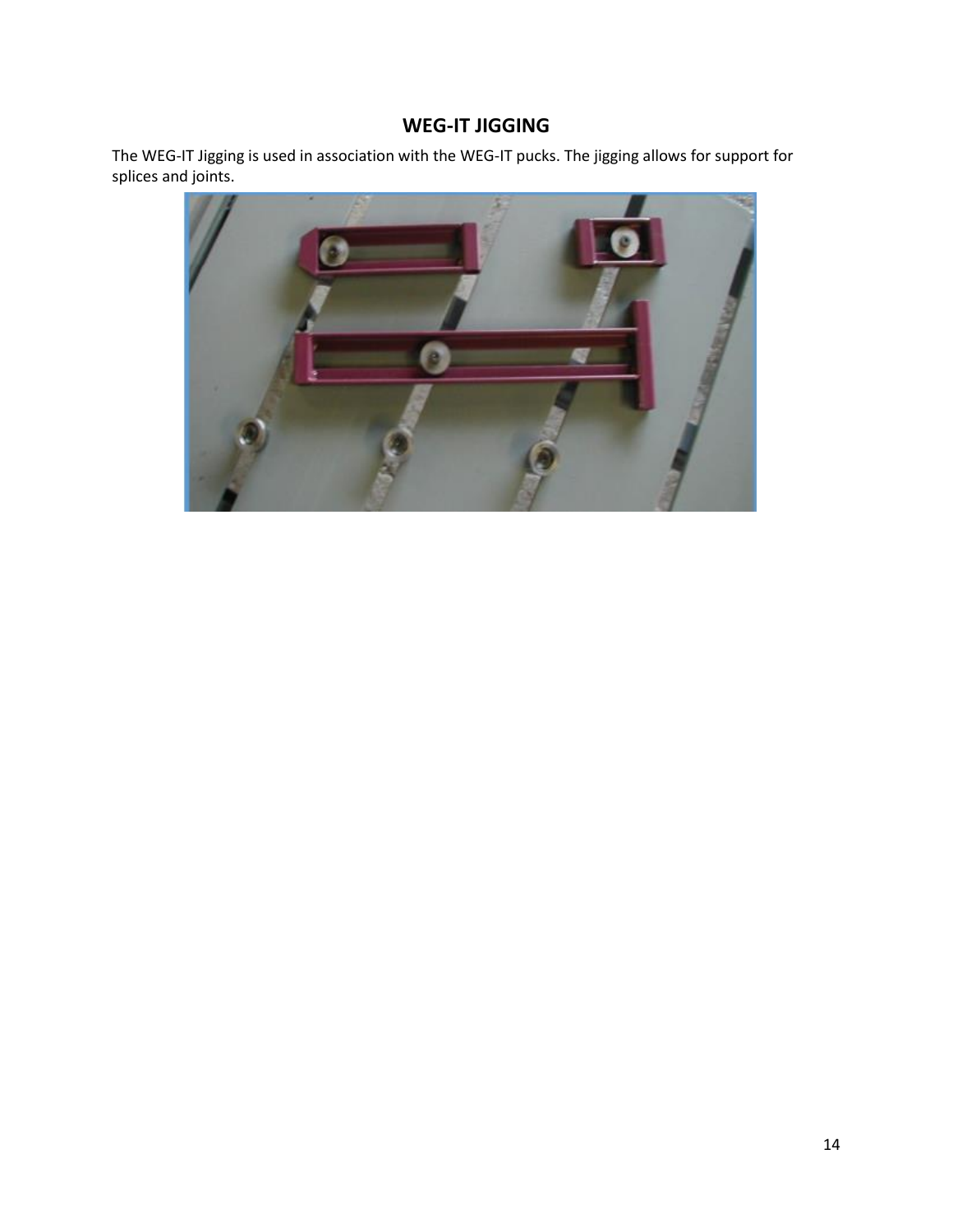## **WARRANTY**

Square 1 Design & Manufacture, Inc. warrants the equipment manufactured by it, to be free from defects in materials or workmanship for one (1) year from the date of delivery to the original purchaser. This is provided the equipment had been properly installed, operated, used, cared for, adjusted, cleaned and lubricated by the owner. All equipment claimed to be defective shall be returned to Square 1 Design & Manufacture, Inc. charges prepaid. All collect shipments will be refused. If upon inspection Square 1 Design & Manufacture Inc. determines to its satisfaction, that any part of the equipment is defective, Square 1 Design & Manufacture, Inc, at its option, correct the defect by repair or replacement.

This warranty shall not apply if the original equipment had been altered or modified by any person other than Square 1 Design & Manufacture Inc. This Warranty shall not apply to starters, motors, gear reducers, or microswitches that are component parts of the equipment. Those separate component parts are governed by separate warranties of the respective component manufacturers, which warranties of the respective component manufacturers which warranties may be shorter than or longer than the one (1) year warranty granted by Square 1 Design & Manufacture, Inc. upon request by the owner. Any repairs are available from Square 1 Design & Manufacture Inc. upon request by owner. Any repair or replacement of such component parts shall be governed solely by manufacturer, and it shall be owner's responsibility to enforce any warranty claims directly with such component part manufacturer.

#### **EXCEPTION FOR THIS WARRANTY AS EXPRESSLY STATED, SQUARE 1 DESIGN & MANUFACTURE, INC. MAKES NO OTHER WARRANT EXPRESSED OR IMPLIED. ANY IMPLIED WARRANTY OF MERCHANTABILITY OR FITNESS FOR A PARTICULAR PURPOSE IS HEREBY DISCLAIMED.**

Square 1 Design & Manufacture Inc. shall not be liable for damages, direct, consequential, or incidental, or for delays, if such occur as a result of defects in material or workmanship.

## **SQUARE 1 DESIGN & MANUFACTURE INC.**

| <b>PURCHASE DATE:</b> |  |
|-----------------------|--|
| <b>MODEL NUMBER:</b>  |  |
| <b>SERIAL NUMBER:</b> |  |